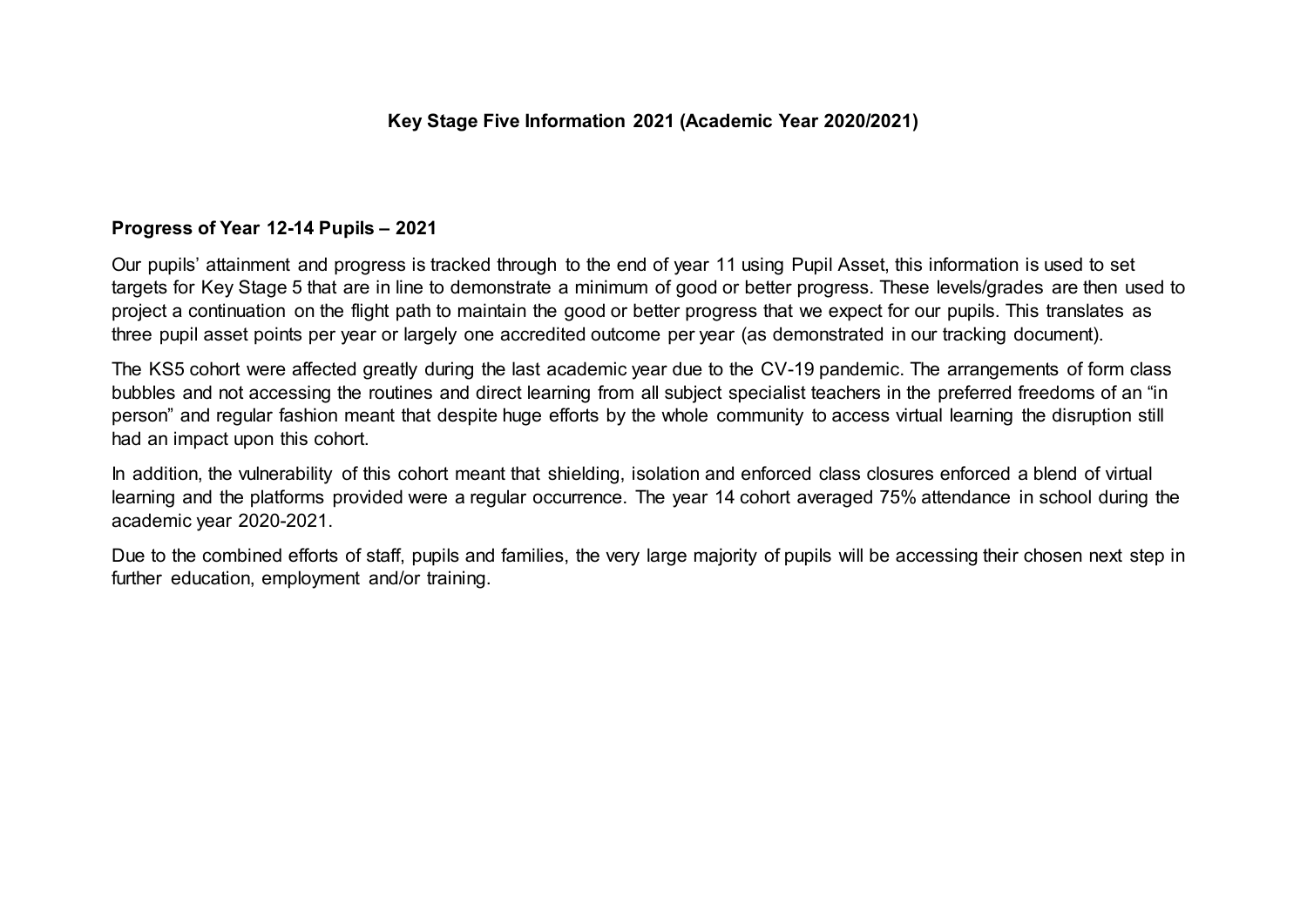# **55 Pupils in Tier 1 following/accessing the 5 Strand Curriculum Pathway:**

The majority of year 14 pupils (10/17) are leaving the school with a minimum of all three functional qualifications in English, Maths, Computing and at least one other subject based or vocational qualification. All these qualifications are from the pupils KS5 pathway. They are progressive to reflect the greater learning demands and the continuation of the progress being made. The large majority (69%) of outcomes achieved demonstrate the expected or better progress made by the pupils.

This is in addition to the KS4 outcomes they achieved in year 11, meaning most pupils (15/17) are leaving The Beacon with an average of 9 accredited outcomes including English and Maths.

The large majority of pupils remaining in Key stage (years 12 and 13) are on track to achieve all three qualifications in English, Maths, Computing plus two other subjects based or vocational qualifications.

The large majority of qualifications being achieved (or on track to be achieved) by the pupils in KS5 demonstrate the good or better progress they have made.

# **17 Pupils in Specialist Curriculum Pathways (Tier 2 and 3)**

We are really pleased to report that all pupils in year 14 Tiers 2 and 3 were successful in gaining an Entry One Certificate or Award diploma that includes a spectrum of skills expectations and levels and includes English and Maths modules. All pupils in this cohort (3 Year 14 Leavers) gained accreditation that demonstrated accelerated (good or better) progress.

| OCR Life and Living | % of Pupils at Y14 |  |  |  |
|---------------------|--------------------|--|--|--|
| Entry 1 Certificate | 66.5%              |  |  |  |
| I Entry 1 Award     | 33.5%              |  |  |  |

The pupils following the Impacts curriculum largely make expected or better progress (90%), with the majority (71%) making accelerated (good or better) progress. 3 pupils in year 14 follow this curriculum, pathway.

The pupils following the ABBLS curriculum largely make expected or better progress (72%), with 46% making accelerated (good or better) progress. 14 pupils in KS5 follow this pathway or a combined pathway that includes this provision.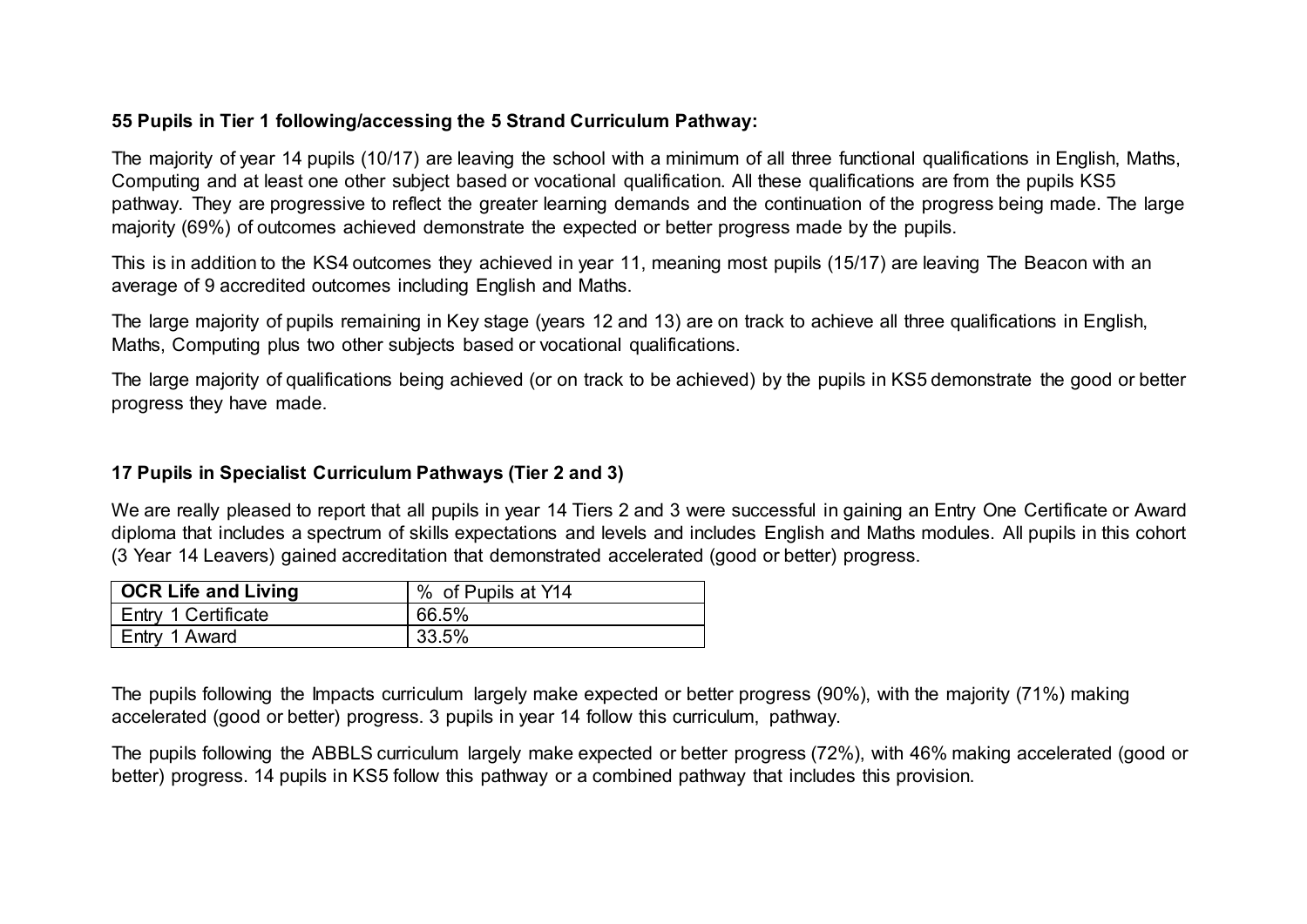|                      |              | Whole school                                                     |                                                                                 |                                                                                |                                                                             |                                                                  |                                                                                 |                                                                                |                                                                             |  |  |
|----------------------|--------------|------------------------------------------------------------------|---------------------------------------------------------------------------------|--------------------------------------------------------------------------------|-----------------------------------------------------------------------------|------------------------------------------------------------------|---------------------------------------------------------------------------------|--------------------------------------------------------------------------------|-----------------------------------------------------------------------------|--|--|
|                      |              |                                                                  | <b>Functional Skills Maths</b>                                                  |                                                                                |                                                                             | <b>Functional Skills English</b>                                 |                                                                                 |                                                                                |                                                                             |  |  |
| <b>Cohorts</b>       |              | <b>Progress</b><br><b>Against Target</b><br>(Green+)<br>(points) | <b>Progress</b><br><b>Against</b><br><b>Target</b><br>(Dark Green+)<br>(points) | <b>Progress</b><br><b>Against</b><br><b>Target</b><br>(Dark Blue+)<br>(points) | <b>Progress</b><br><b>Against</b><br><b>Target</b><br>(Yellow-)<br>(points) | <b>Progress</b><br><b>Against Target</b><br>(Green+)<br>(points) | <b>Progress</b><br><b>Against</b><br><b>Target</b><br>(Dark Green+)<br>(points) | <b>Progress</b><br><b>Against</b><br><b>Target</b><br>(Dark Blue+)<br>(points) | <b>Progress</b><br><b>Against</b><br><b>Target</b><br>(Yellow-)<br>(points) |  |  |
| General              | Whole school |                                                                  |                                                                                 |                                                                                |                                                                             |                                                                  |                                                                                 |                                                                                |                                                                             |  |  |
| <b>All Pupils</b>    | 44           | 65.9%                                                            | 36.4%                                                                           | 9.1%                                                                           | 34.1%                                                                       | 45.5%                                                            | 13.6%                                                                           | 4.5%                                                                           | 54.5%                                                                       |  |  |
| Male                 | 30           | 63.3%                                                            | 36.7%                                                                           | 10%                                                                            | 36.7%                                                                       | 33.3%                                                            | 3.3%                                                                            | 0%                                                                             | 66.7%                                                                       |  |  |
| Female               | 14           | 71.4%                                                            | 35.7%                                                                           | 7.1%                                                                           | 28.6%                                                                       | 71.4%                                                            | 35.7%                                                                           | 14.3%                                                                          | 28.6%                                                                       |  |  |
| Pupil<br>Premium     | 31           | 67.7%                                                            | 32.3%                                                                           | 3.2%                                                                           | 32.3%                                                                       | 45.2%                                                            | 16.1%                                                                           | 3.2%                                                                           | 54.8%                                                                       |  |  |
| Not Pupil<br>Premium | 13           | 61.5%                                                            | 46.2%                                                                           | 23.1%                                                                          | 38.5%                                                                       | 46.2%                                                            | 7.7%                                                                            | 7.7%                                                                           | 53.8%                                                                       |  |  |
| <b>FSM</b>           | 22           | 72.7%                                                            | 31.8%                                                                           | 4.5%                                                                           | 27.3%                                                                       | 45.5%                                                            | 13.6%                                                                           | 0%                                                                             | 54.5%                                                                       |  |  |
| Not FSM              | 22           | 59.1%                                                            | 40.9%                                                                           | 13.6%                                                                          | 40.9%                                                                       | 45.5%                                                            | 13.6%                                                                           | 9.1%                                                                           | 54.5%                                                                       |  |  |
| In Care/LAC          | 9            | 77.8%                                                            | 33.3%                                                                           | 0%                                                                             | 22.2%                                                                       | 44.4%                                                            | 22.2%                                                                           | 11.1%                                                                          | 55.6%                                                                       |  |  |
| Not LAC              | 35           | 62.9%                                                            | 37.1%                                                                           | 11.4%                                                                          | 37.1%                                                                       | 45.7%                                                            | 11.4%                                                                           | 2.9%                                                                           | 54.3%                                                                       |  |  |
| <b>EAL Levels</b>    | Whole school |                                                                  |                                                                                 |                                                                                |                                                                             |                                                                  |                                                                                 |                                                                                |                                                                             |  |  |
| Not<br>EAL/Fluent    | 40           | 70%                                                              | 40%                                                                             | 10%                                                                            | 30%                                                                         | 47.5%                                                            | 15%                                                                             | 5%                                                                             | 52.5%                                                                       |  |  |
| EAL                  | 4            | 25%                                                              | 0%                                                                              | 0%                                                                             | 75%                                                                         | 25%                                                              | 0%                                                                              | 0%                                                                             | 75%                                                                         |  |  |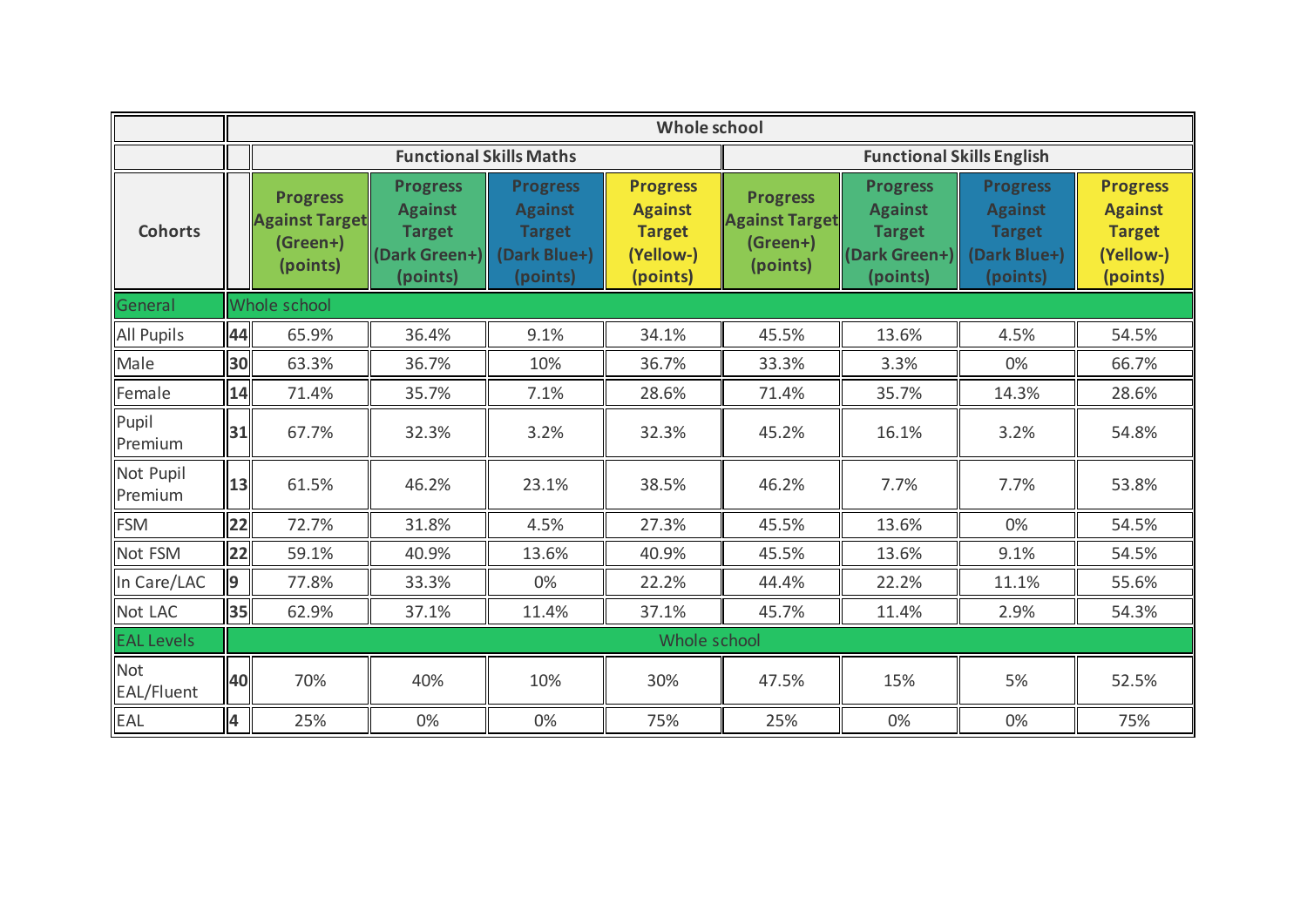#### **Vulnerable Groups**

The vulnerable groups analysis shows no discernible difference in the amount of progress being made by the different vulnerable groups in KS5, when compared to the overall cohort.

We have continued to observe a stabilising in the progress being made by our PPG group and FSM pupils compared to the rest of the school. Across the last three years these groups usually fall slightly below (an average of 3%) the progress rates made by the wider cohort and therefore show no real difference in the progress they make. However, this academic year the FSM and PPG pupils have performed largely in line with their peers in English and slightly above in Maths. Nationally there is a progress/attainment gap with pupils with FSM and/or PPG, this 9% gap has been consistent for over a decade. This is a trend that isn't current or applicable for The Beacon. Our most vulnerable pupils thrive and make strong progress in line with their peers.

Our wrap around support for free school meals provision (actual food drops and vouchers) and the wider personalised support and care provided on a weekly basis by our Teachers, TA's and MAST team has seemingly made a positive impact upon the pupils and families ability to support them.

The only difference in progress between boys and girls is in English where 67% of male pupils in KS5 were just below their expected levels (still on track) compared to 71% of female pupils making secure expected or better progress. We feel this can be largely attributed to the environmental factors bought about by the CV-19 situation.